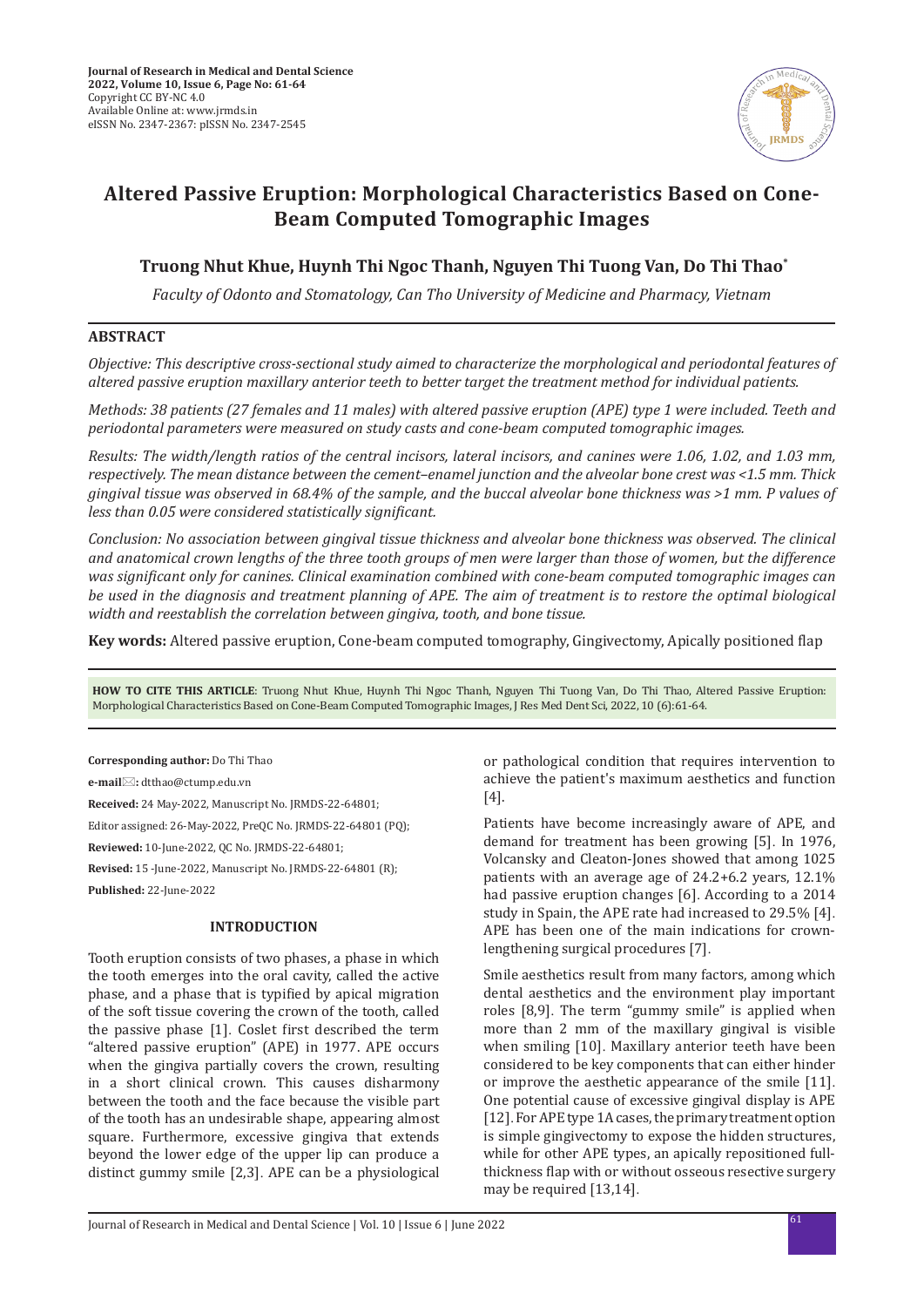# **MATERIALS AND METHODS**

This descriptive cross-sectional study was performed in accordance with the Declaration of Helsinki. All clinical procedures and data analyses conducted for this study were conducted in patients with APE who attended the Hospital of Can Tho University of Medicine and Pharmacy between 2017 and 2019.

# **Selection criteria**

Patients were consecutively enrolled in the study if all the following inclusion criteria were met: 18 years or older; presence of APE type I with crown-covering gingiva and short crown with square shape; width/ length ratio >0.85; keratinized gingival height >3–5 mm [15], presence of six maxillary anterior teeth; no abnormalities of tooth shape; and systemically healthy.

The exclusion criteria were as follows: patient with removable or fixed prosthodontics appliances; previous maxillofacial surgery; injuries of maxillary anterior alveolar and teeth; presence of maxillofacial defects, rotated, or crooked teeth; presence of malocclusion, diastema, tooth wear, or unstable periodontitis.

#### **Clinical assessment**

The following clinical parameters were measured: width, length, and width/length ratio of the clinical crowns, measured on the dental cast; length of the anatomical crowns, measured on cone-beam computed tomographic (CBCT) images; keratinized gingiva height, free gingiva height, attached gingiva height, and gingival display during maximal smiling, measured on clinical assessment; distance between the cement–enamel junction (CEJ) and alveolar bone crest (ABC), alveolar bone thickness (ABT), and gingival thickness, measured on CBCT images.

#### **Clinical procedures and CBCT protocol**

Patients were evaluated through a periodontal examination. Study casts were obtained for all subjects. The width, length, and width/length ratio of the clinical crowns were measured from the study cast with the aid of a digital caliper. The length of the anatomical crowns, the distance between the CEJ and alveolar crest, the ABT, and the gingival thickness were recorded using a Sirona Galileos CBCT system (Sirona Dental Systems, Bensheim, Germany).

# **Data analysis**

A subject-level analysis was performed for each parameter. Descriptive statistics were performed using the mean ± standard deviation for quantitative variables and percentage for qualitative variables. The Mann–Whitney U test and Spearman's correlation analysis were performed to assess whether there were differences in the data sets between men and women. P ≤ 0.05 was considered statistically significant. Statistical procedures were carried out in SPSS version 24.0 (IBM).

#### **RESULTS**

### **General characteristics of the study subjects**

The study included 38 patients, 27 (71.1%) women and 11 (28.9%) men ages 18 to 29 years, with a mean age of 23.89 ± 2.49 years.

# **Teeth characteristics**

The anatomical and clinical crown lengths are summarized in Table 1. The maxillary anterior teeth including central incisors, lateral incisors, and canines had mean clinical crown lengths of 8.09, 7.09, and 7.84 mm, respectively, and anatomical crown lengths of 10.17, 8.94, and 9.47 mm respectively. The clinical and anatomical crown lengths of the three tooth groups were larger in men than in women. The difference was significant in the canine group.

The width/length ratios of the central incisor clinical crowns in males and females were 1.05 mm and 1.07 mm; for lateral incisors the ratios were 1.00 mm and 1.02 mm, and for canines they were 1.00 mm and 1.04 mm, respectively (Table 2). The differences between males and females were not significant.

The mean clinical crown widths of central incisors, lateral incisors, and canines were 8.49, 7.12, 8.00 mm, respectively (Table 3). The correlation between the anatomical crown lengths of the lateral incisors and canine teeth was estimated based on standard ratios and

|        | Tooth group             |                     |                     |                    |                    |                    |  |
|--------|-------------------------|---------------------|---------------------|--------------------|--------------------|--------------------|--|
| Sex    | <b>Central incisors</b> |                     | Lateral incisors    |                    | <b>Canines</b>     |                    |  |
|        | <b>Clinical</b>         | Anatomical          | Clinical            | Anatomical         | <b>Clinical</b>    | Anatomical         |  |
| Male   | $8.30 \pm 1.10$ mm      | $10.38 \pm 0.83$ mm | $7.32 \pm 0.97$ mm  | $9.15 \pm 0.72$ mm | $8.26 \pm 0.83$ mm | $9.79 \pm 0.68$ mm |  |
| Female | $8.00 \pm 0.67$ mm      | $10.09 \pm 0.55$ mm | $6.99 \pm 0.71$ mm  | $8.56 \pm 0.41$ mm | $7.68 \pm 0.76$ mm | $9.33 \pm 0.64$ mm |  |
| Total  | $8.09 \pm 0.82$ mm      | $10.17 \pm 0.65$ mm | $7.09 \pm 0.79$ mm  | $8.94 \pm 0.53$ mm | $7.84 \pm 0.81$ mm | $9.47 \pm 0.68$ mm |  |
|        | 0.412                   | 0.24                | 0.334               | 0.281              | 0.07               | 0.05               |  |
|        |                         |                     | Mann-Whitney U test |                    |                    |                    |  |

**Table 1: Anatomical and clinical crown lengths of maxillary anterior teeth by sex.**

#### **Table 2: Width/length ratios of maxillary anterior teeth clinical crowns by sex.**

| Tooth group             |                    |                    |  |  |
|-------------------------|--------------------|--------------------|--|--|
| <b>Central incisors</b> | Lateral incisors   | <b>Canines</b>     |  |  |
| $1.04 \pm 012$ mm       | $1.00 \pm 0.13$ mm | $1.00 \pm 0.07$ mm |  |  |
| $1.07 \pm 0.08$ mm      | $1.02 \pm 0.11$ mm | $1.04 \pm 0.08$ mm |  |  |
| $1.06 \pm 0.09$ mm      | $1.02 \pm 0.12$ mm | $1.03 \pm 0.08$ mm |  |  |
|                         |                    |                    |  |  |

<sup>62</sup> Journal of Research in Medical and Dental Science | Vol. 10 | Issue 6 | June 2022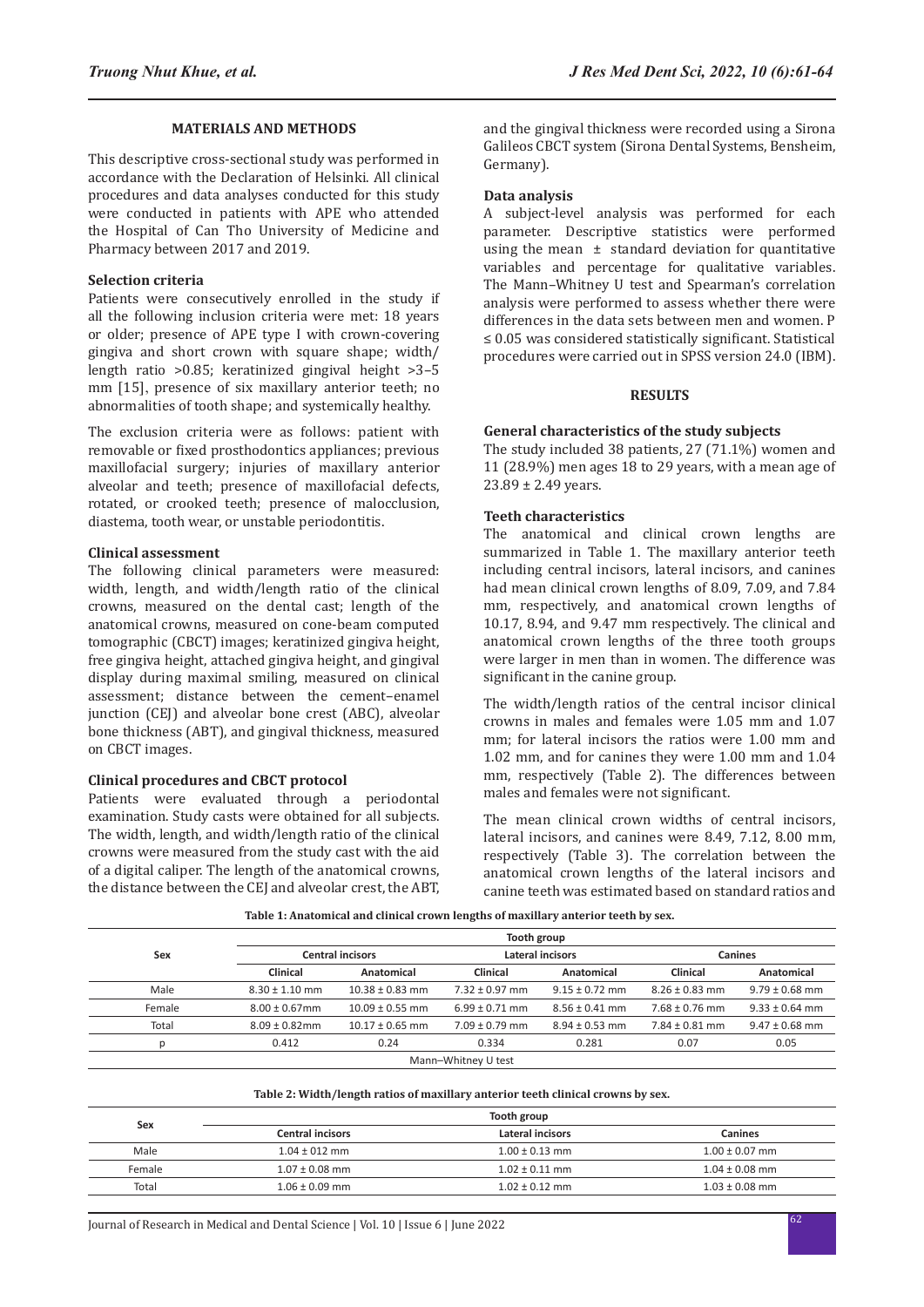| Table 3: Anatomical crowns lengths of maxillary anterior teeth estimated on CBCT images*. |  |  |  |  |
|-------------------------------------------------------------------------------------------|--|--|--|--|
|-------------------------------------------------------------------------------------------|--|--|--|--|

| Tooth group                                                                                                 | Width              | <b>Estimated length</b> | Length on CBCT images | <b>Difference</b>  |       |
|-------------------------------------------------------------------------------------------------------------|--------------------|-------------------------|-----------------------|--------------------|-------|
| Central incisors                                                                                            | $8.49 \pm 0.44$ mm | $10.88 \pm 0.57$ mm     | $10.17 \pm 0.65$ mm   | $0.71 \pm 0.72$ mm | 0.257 |
| Lateral incisors                                                                                            | $7.12 \pm 0.48$ mm | $9.12 \pm 0.62$ mm      | $8.94 \pm 0.53$ mm    | $0.18 \pm 0.81$ mm | 0.050 |
| Canines                                                                                                     | $8.02 \pm 0.42$ mm | $10.28 \pm 0.54$ mm     | $9.47 \pm 0.68$ mm    | $0.81 \pm 0.55$ mm | 0.562 |
| Spearman's coefficient ( $\rho$ ) was used for the assessment of estimated length and length on CBCT images |                    |                         |                       |                    |       |

**Table 4: Periodontal tissue characteristics of maxillary anterior teeth.**

| Sex                |                    |                    |  |
|--------------------|--------------------|--------------------|--|
| Male               | Female             | Total              |  |
| $5.70 \pm 0.67$ mm | $5.74 \pm 0.56$ mm | $5.73 \pm 0.58$ mm |  |
| $4.23 \pm 0.61$ mm | $4.17 \pm 0.62$ mm | $4.18 \pm 0.61$ mm |  |
| $1.47 \pm 0.45$ mm | $1.57 \pm 0.53$ mm | $1.55 \pm 0.50$ mm |  |
| $3.82 \pm 0.87$ mm | $4.33 \pm 0.96$ mm | $4.18 \pm 0.95$ mm |  |
|                    |                    |                    |  |

**Table 5: Distance between the CEJ+ and ABCǂ , and alveolar bone thickness on CBCT images§.**

| Characteristic                          | Tooth group                              |                                                          |         |  |  |
|-----------------------------------------|------------------------------------------|----------------------------------------------------------|---------|--|--|
|                                         | <b>Central incisors Lateral incisors</b> |                                                          | Canines |  |  |
| CEJ to ABC distance                     |                                          | $1.32 \pm 0.64$ mm $1.47 \pm 0.51$ mm $1.47 \pm 0.65$ mm |         |  |  |
| $ART**$                                 |                                          | $1.04 \pm 0.23$ mm $1.07 \pm 0.24$ mm $1.26 \pm 0.43$ mm |         |  |  |
| *Cement-enamel junction                 |                                          |                                                          |         |  |  |
| *Alveolar bone crest                    |                                          |                                                          |         |  |  |
| ‡ Cone beam computed tomographic images |                                          |                                                          |         |  |  |
| §Alveolar bone thickness                |                                          |                                                          |         |  |  |

CBCT images.

#### **Periodontal tissue characteristics**

The characteristics of the periodontal tissues are presented in Table 4 and Table 5. The CEJ to ABC distance was <1.5 mm on average in all three groups of teeth. The distance was  $1.32 \pm 0.64$  mm for central incisors, 1.47  $\pm$  0.51 mm for lateral incisors, and 1.47  $\pm$  0.65 mm for canines. The average ABT was >1 mm, and 68.4% of the study sample (26 people) had thick gingival tissue. There was no relationship between ABT and gingival tissue thickness.

#### **DISCUSSION**

#### **Teeth characteristics**

Altered passive eruption was found in many of the study participants, with females accounting for 71.1%. All participants were adults aged 18 to 29 years. Dental aesthetics can be a concern for this demographic group. We chose this age group because the size of their teeth is considered to have stabilized.[5] If the patient is too young, the teeth may not have fully erupted. If the patient is too old, there will be tooth wear on the incisal edge and approximal surface, which will affect the accuracy of the measurement results.

We found that tooth size differed between males and females, with males having larger teeth; however, the difference was significant only in the canine group.

The teeth characteristics measured in our study were compared with the findings of previous studies. From the CBCT images, the anatomical crown lengths of the middle incisors, lateral incisors, and canines were 10.17, 8.94, and 9.47 mm, respectively. These results were similar to those of Batista (2012) who found anatomical and clinical crown lengths of 9.24 mm and 6.94 mm for middle incisors, 7.64 mm and 5.64 mm for lateral incisors, and 8.64 mm and 6.90 mm for canines. [2] The findings of Batista resulted in larger clinical crown width/length ratios than the standard ratio. In 1999, Sterrett proposed using the clinical crown width/ length ratio to estimate the anatomical crown length. [16] However, this method was not accurate because it depends on many factors related to the population and geography. CBCT allows us to obtain an accurate anatomical crown length and estimate the reduction in the CEJ to the ABC distance. Some authors incorporate osseous resection as part of clinical crown lengthening surgery.[17] However, we should only resect the alveolar bone if the distance from the CEJ to the ABC is <1.5 mm.

#### **Periodontal tissue characteristics**

A gummy smile is often associated with dissatisfaction with the smile appearance and is found in 10.5% to 29% of the population.[18] In the study sample, the average gingival display during maximal smiling was 4.18 mm, of which the highest was 6 mm. APE is one of the causes of gingival smile, and its main treatment method is gingivectomy or creating an apically positioned flap with or without osseous resective surgery.[14, 19] The choice of treatment depends on the height of the keratinized gingiva and the CEJ to ABC distance. Gingivectomy should be planned specifically to avoid the removal of too much or too little gingival tissue. Osseous resective surgery should be planned when the CEJ to ABC distance is less than 1.5 mm. The outcome of the surgery depends on the relationship between the gingiva and bone tissue. The diagnosis and treatment of APE should be based on clinical and radiological evaluation.[20]

The study results showed that the subjects had a considerable keratinized gingival height with an average of 5.73 mm, and there was no significant difference between males and females. The primary treatment choice was gingivectomy. These findings are similar to those of Batista (2012) on 84 APE teeth.[2] In the current